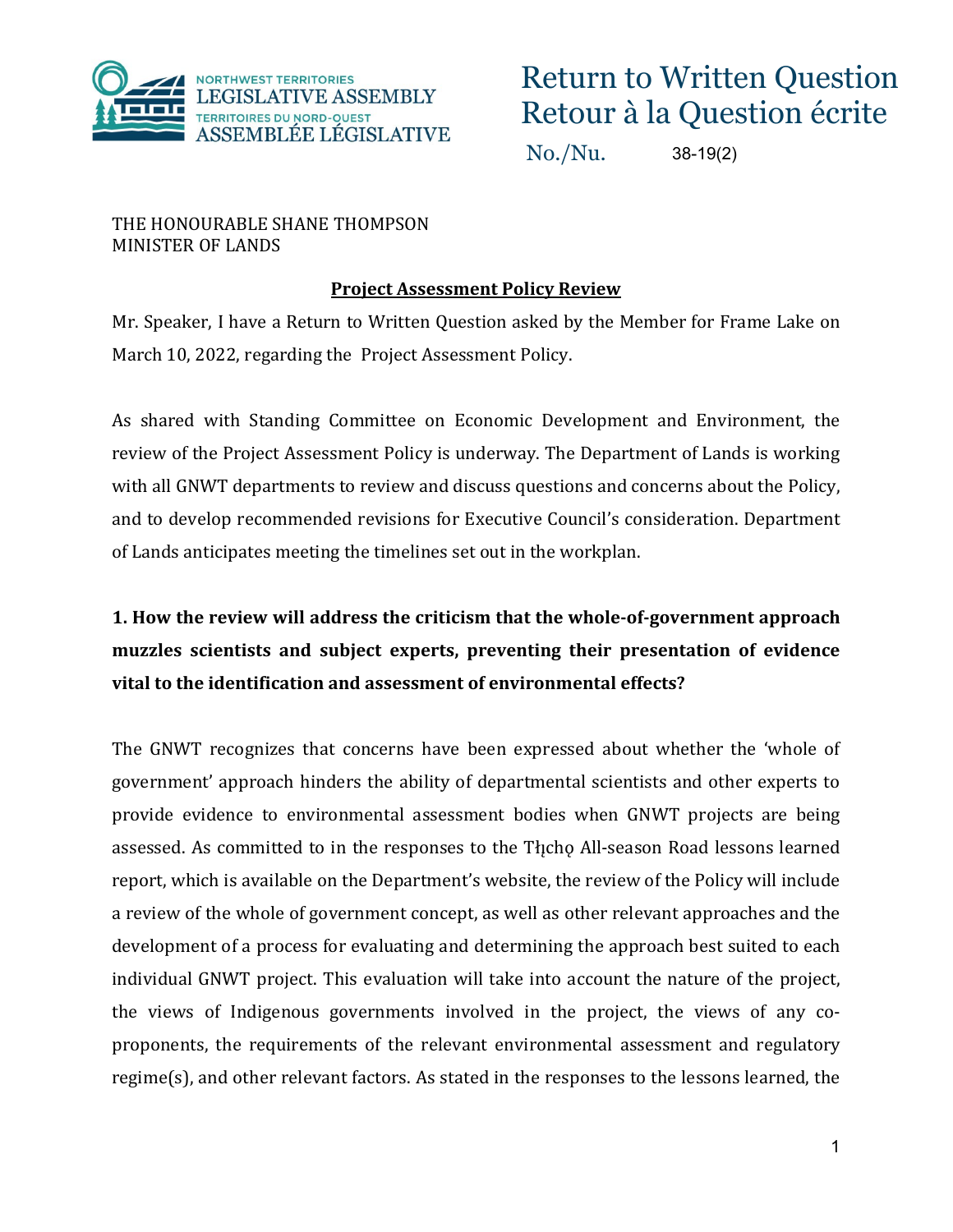GNWT commits to make public the approach and supporting rationale that is taken for any given project.

The review of the Policy includes consideration of how to better communicate the intent of the Policy, which is to give a voice to the full scope of the GNWT's mandate and to support interdepartmental discussion among scientists and other subject matter experts. Given the interdisciplinary nature of impact assessment, such discussion is important to the GNWT's ability to provide unified and complete submissions to environmental assessment bodies.

The review of the Policy is based on the understanding that individual GNWT departments are accountable for the content of their contributions to GNWT's submissions to environmental assessment bodies. This is currently set out in provision 5(c) of the Policy, which confirms that the Policy respects individual Ministers' authorities under Establishment Policies and legislation.

#### **2. The timeline for completion of the review of the Project Assessment Policy?**

As set out in the workplan for the Policy Review, the timeline for completion is December 2022.

## **3. How the review will provide opportunities for public engagement into the review of the Project Assessment Policy including reporting of public input and GNWT responses?**

The workplan for the Project Assessment Policy review does not include plans for broad engagement. However, the review will incorporate the input received within the independently prepared Thcho All-season Road Lessons Learned Report, input from all departments, who represent a broad range of public interests; as well as input from Standing Committee, in accordance with the Process Conventions of the Legislative Assembly.